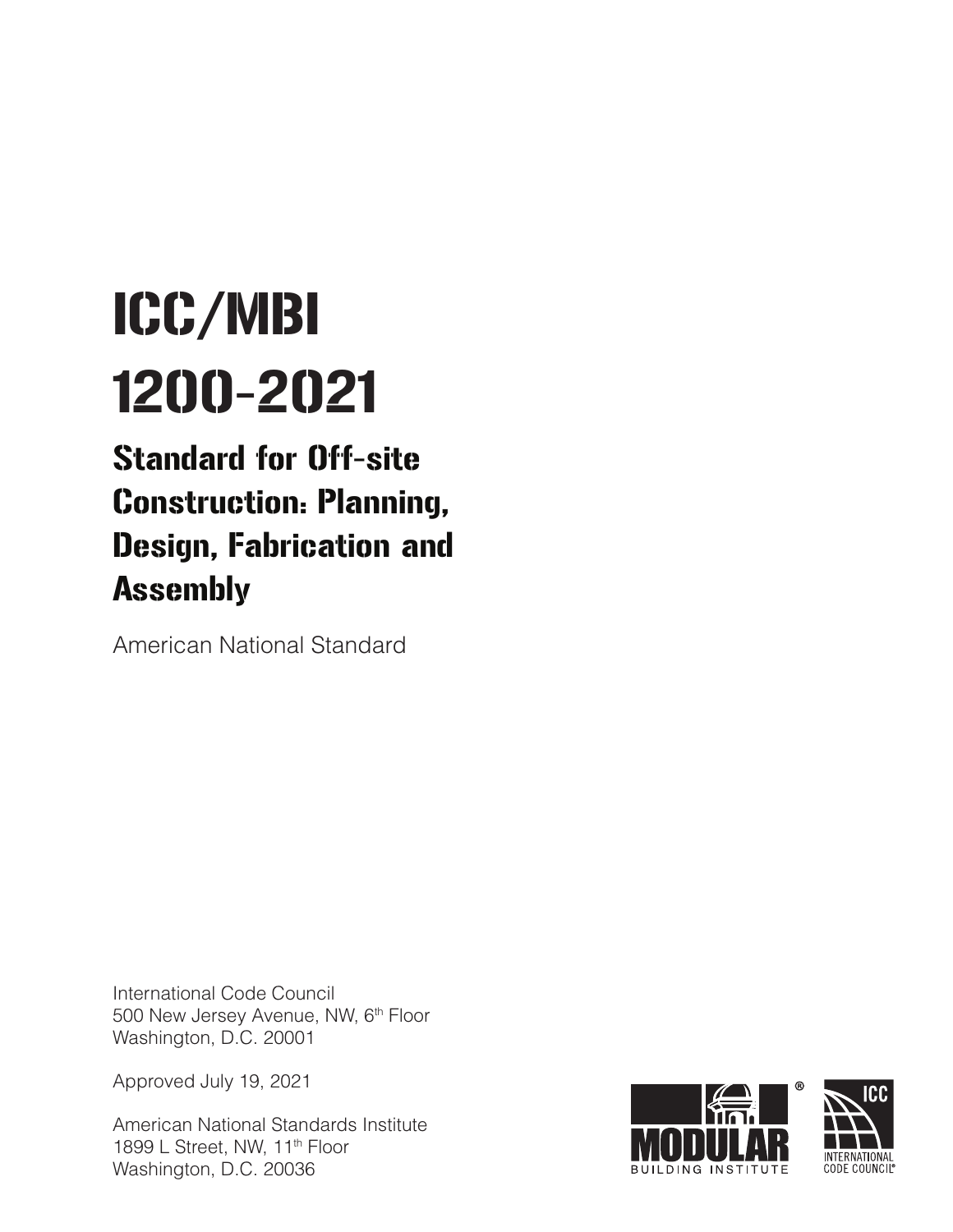#### ICC/MBI 1200—2021 Standard for Off-site Construction: Planning, Design, Fabrication and Assembly (ICC/MBI 1200—2021)

First Printing: September 2021

ISBN: 978-1-955636-90-2 (soft-cover edition) ISBN: 978-1-955636-91-9 (PDF download)

#### COPYRIGHT © 2021 by INTERNATIONAL CODE COUNCIL, INC.

ALL RIGHTS RESERVED. This ICC/MBI 1200—2021 *Standard for Off-site Construction: Planning, Design, Fabrication and Assembly* (ICC/MBI 1200—2021) is a copyrighted work owned by the International Code Council, Inc. ("ICC"). Without separate written permission from the ICC, no part of this publication may be reproduced, distributed or transmitted in any form or by any means, including, without limitation, electronic, optical or mechanical means (by way of example, and not limitation, photocopying or recording by or in an information storage and/or retrieval system). For information on use rights and permissions, please contact: ICC Publications, 4051 Flossmoor Road, Country Club Hills, Illinois 60478. Phone: 1-888-ICC-SAFE (422-7233).

Trademarks: "International Code Council"; the "International Code Council" logo; "ICC"; the "ICC" logo; "2021 *Standard for Off-site Construction: Planning, Design, Fabrication and Assembly*"; "ICC/MBI 1200—2021" and other names and trademarks appearing in this publication are registered trademarks of the International Code Council, Inc., and/or its licensors (as applicable), and may not be used without permission.

Cover photo credit: Volumetric Building Companies, Philadelphia, PA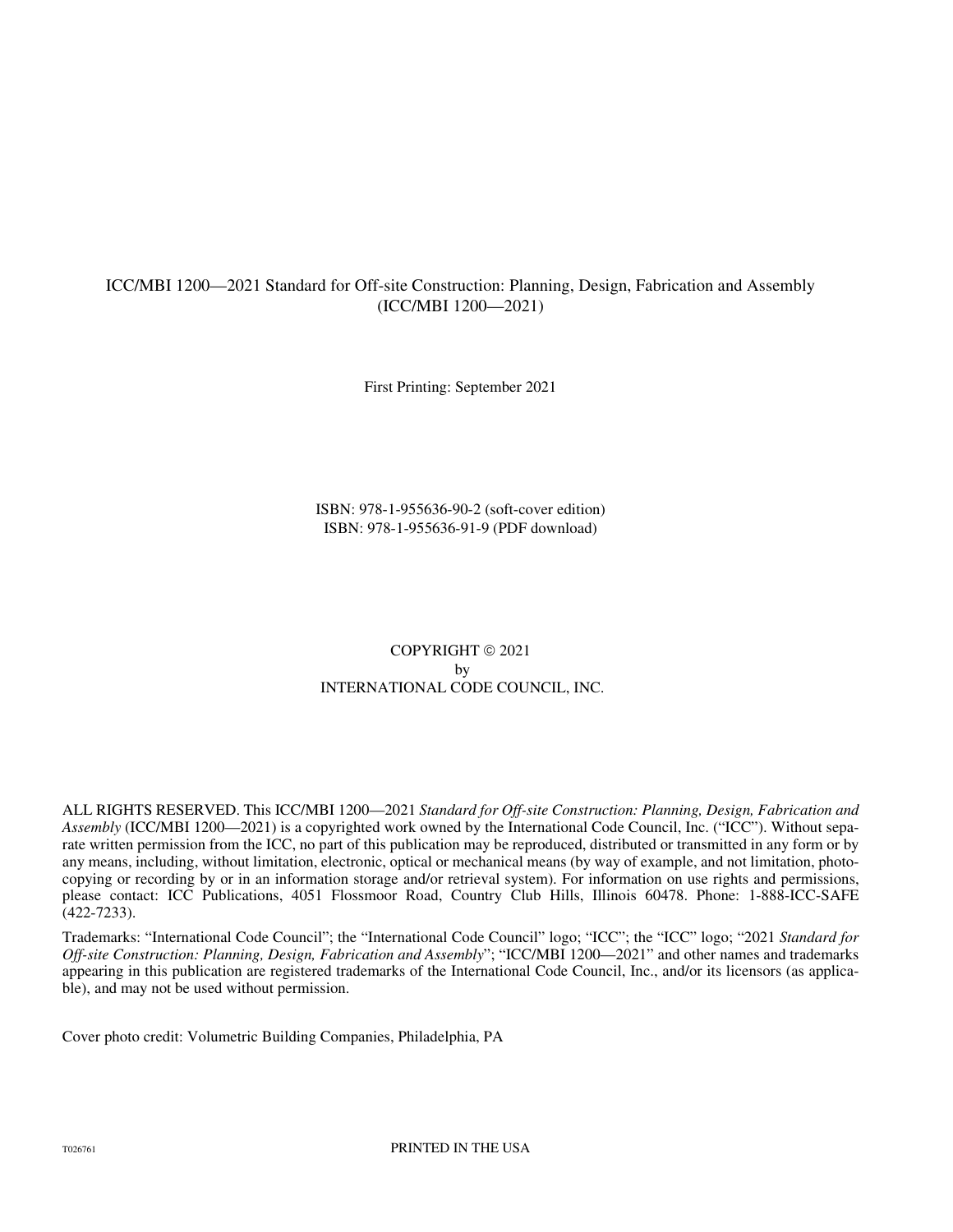## American National Standard

Approval of an American National Standard requires verification by ANSI that the requirements for due process, consensus and other criteria for approval established by the standard developer are consistent with the ANSI Essential Requirements.

Consensus is established when, in the judgment of the ANSI Board of Standards Review, substantial agreement has been reached by directly and materially affected interests. Substantial agreement means much more than a simple majority, but not necessarily unanimity. Consensus requires that all views and objections be considered, and that a concerted effort be made toward their resolution.

The use of American National Standards is completely voluntary; their existence does not in any respect preclude anyone, whether they have approved the standards or not, from manufacturing, marketing, purchasing or using products, processes or procedures not conforming to the standards unless compliance with the standard is required by law instituted by a governmental body.

The American National Standards Institute does not develop standards and will in no circumstances give an interpretation of any American National Standard. Moreover, no person shall have the right or authority to issue an interpretation of an American National Standard in the name of the American National Standards Institute. Requests for interpretations should be addressed to the secretariat or sponsor whose name appears on the title page of this standard.

CAUTION NOTICE: This American National Standard may be revised or withdrawn at any time. The procedures of the American National Standards Institute require that action be taken periodically to reaffirm, revise or withdraw this standard. Purchasers of American National Standards may receive current information on all standards by calling or writing the American National Standards Institute.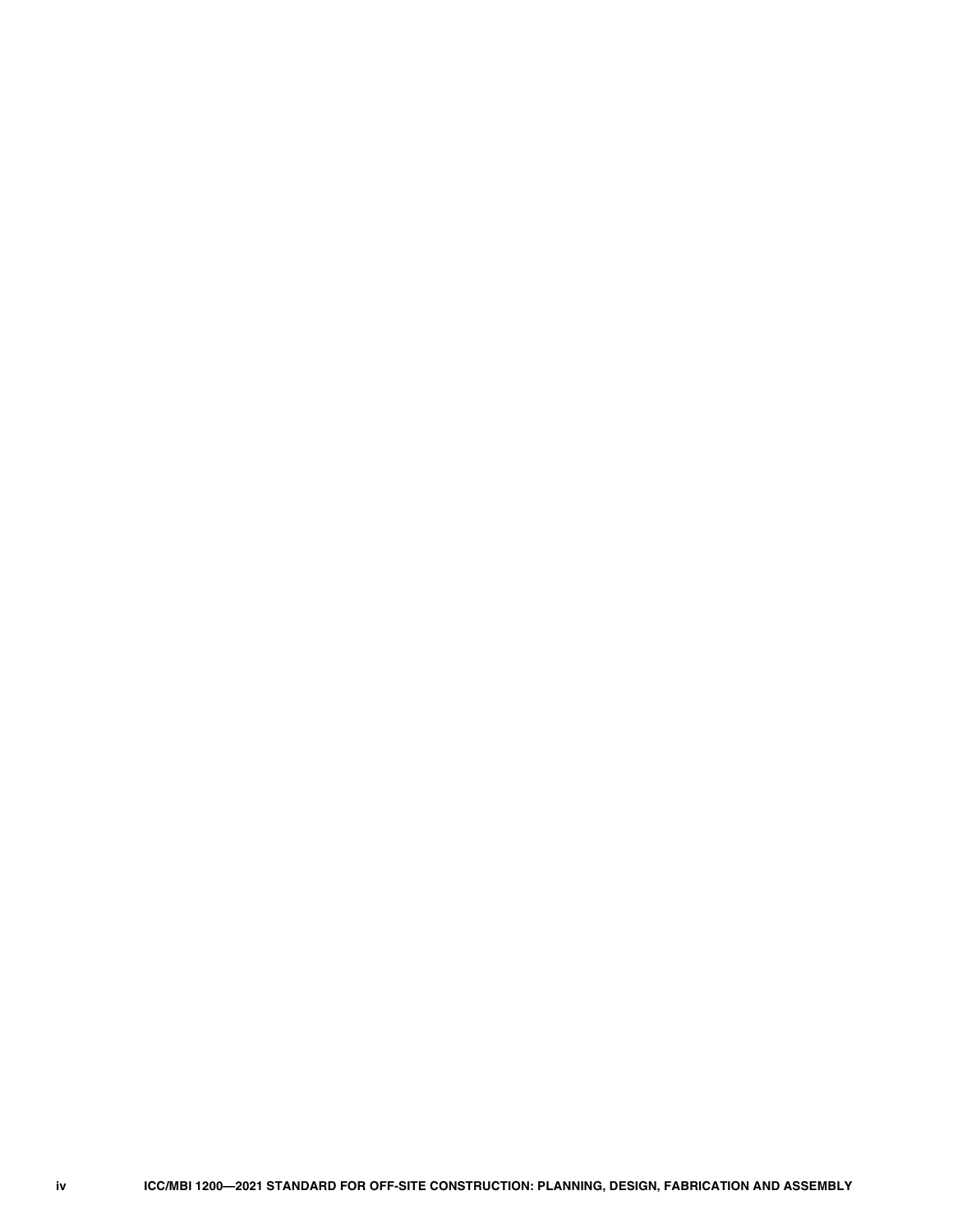## **FOREWORD**

[The information contained in this foreword is not part of this American National Standard (ANS) and has not been processed in accordance with ANSI's requirements for an ANS. As such, this foreword may contain material that has not been subjected to public review or a consensus process. In addition, it does not contain requirements necessary for conformance to this standard.]

This Standard includes componentized, panelized and modularized elements and will not apply to HUD Manufactured Housing.

#### **Introduction**

In February of 2019 the International Code Council (ICC) and the Modular Building Institute (MBI) initiated a joint project to write standards for the planning, design, fabrication, assembly, inspection and regulatory compliance of off-site and modular construction. A standard development committee was created by the ICC Board of Directors in July 2019, and the first meeting of that committee was in October of 2019. The scope of this standard is to provide minimum requirements to safeguard the public health, safety, general welfare and address societal and industry challenges in multiple facets of the off-site construction process, including planning, designing, fabricating, transporting and assembling commercial and residential building elements.

Off-site construction techniques continue to gain favor among contractors as a departure from conventional construction processes. The off-site industry has evolved from a re-locatable modular manufacturing sector into more of a building delivery sector. In the simplest of terms, off-site (or modular) construction entails the planning, design, fabrication and assembly of building elements at a location other than the location where they were fabricated. Large components of a structure can be assembled in a factory-like setting and transported to the building site for final assembly. Subsequently, the finished construction is required to comply with the model building code adopted by the local authority having jurisdiction. This Standard provides planning and preparation requirements such as: the role of the architect/modular manufacturer/construction manager/general contractor, location of plant vs. construction site, engagement early on in the process, material procurement and lead times. This Standard also provides requirements for a controlled manufacturing environment, supply chain integration, structural modular vs. nonstructural modular (e.g., bathroom pods), the fabrication process and on-site assembly such as: staging area for construction materials, foundation, placing modules, structural connections, utilities (PMG) and weather considerations.

#### **Development**

This is the first edition of the *International Code Council*® (ICC®) and Modular Building Institute's (MBI) *Standard for Off-Site Construction: Planning, Design, Fabrication and Assembly*. This standard was developed by the ICC/MBI Off-Site and Modular Construction Standard Consensus Committee (IS-OSMC) that operates under ANSI Approved ICC Consensus Procedures for the Development of ICC Standards. The consensus process of ICC for promulgating standards is accredited by ANSI. The Off-Site and Modular Construction Standard Consensus Committee, identified as IS-OSMC, is a balanced committee formed and operated in accordance with ICC rules and procedures.

The meetings of the ICC/MBI IS-OSMC Consensus Committee were open to the public and interested individuals and organizations from across the country participated. The technical content of currently published documents on off-site and modular construction, including documents of the National Institute of Building Sciences (NIBS) and American Institute of Architects (AIA), was reviewed and considered by the committee. The information from these documents helped form a basis for the regulations installed in this standard, but the exact provisions adopted by the committee were determined based upon the scope and intent of this standard. The requirements of ICC/MBI 1200 are based on the intent to establish:

- Provisions consistent with the scope of the ICC family of codes and standards, which are written to adequately protect public health, safety and welfare.
- Provisions that do not necessarily increase construction costs.
- Provisions that do not restrict the use of new materials, products or methods of construction.
- Provisions that do not give preferential treatment to particular types or classes of materials, products or methods of construction.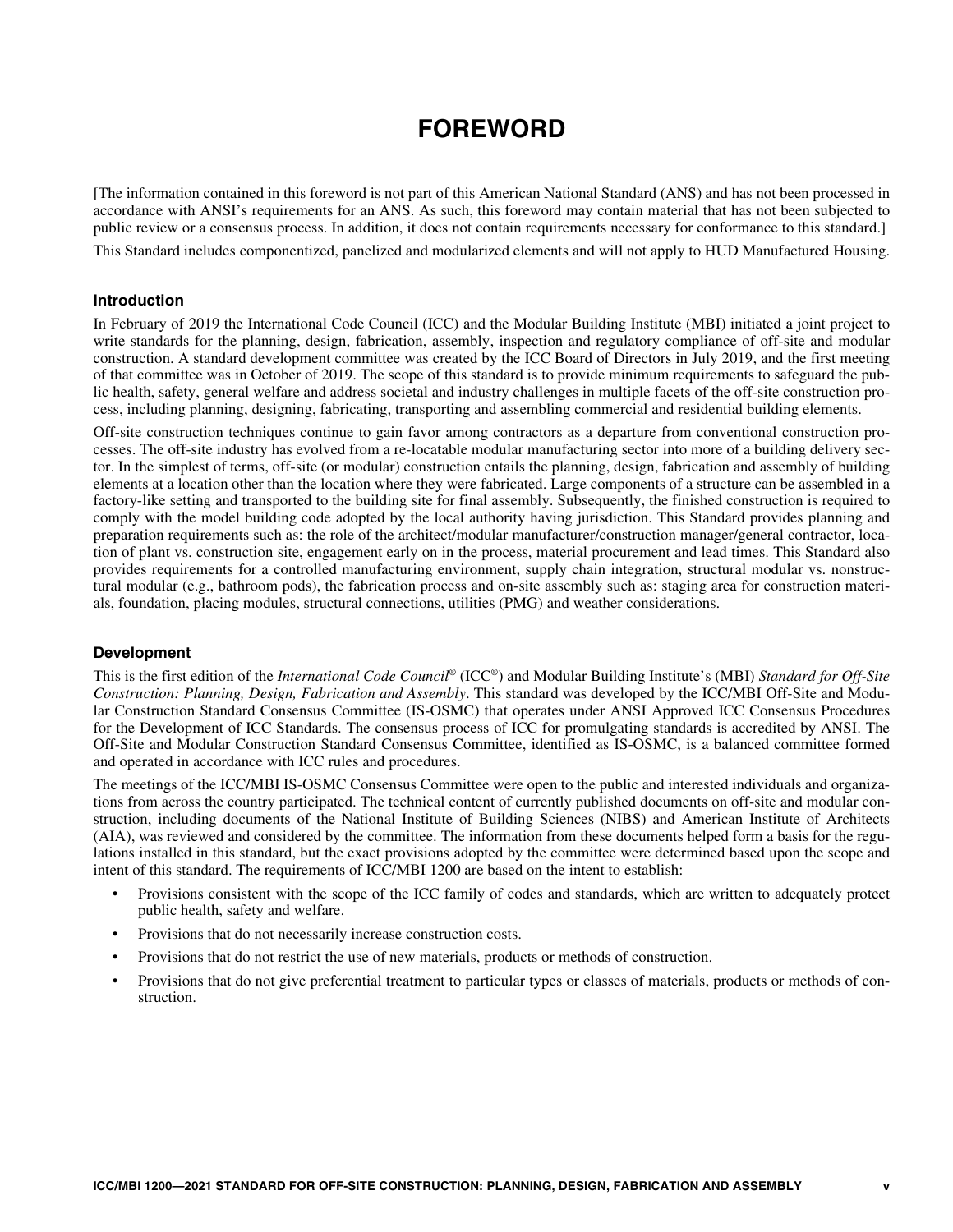#### **Adoption**

ICC/MBI 1200, *Standard for Off-Site Construction: Planning, Design, Fabrication and Assembly* is available for adoption and use by jurisdictions throughout the United States. Its use within a governmental jurisdiction is intended to be accomplished through adoption by reference in accordance with proceedings establishing the jurisdiction's laws. At the time of adoption, jurisdictions should insert the appropriate information in provisions requiring specific local information, such as the name of the jurisdiction.

#### **Ordinance**

The International Codes® (I-Codes®) are designed and promulgated to be adopted by reference by ordinance. Specific ICC Standards may also be adopted by reference by ordinance. Jurisdictions wishing to adopt the 2021 edition of ICC/MBI 1200, *Standard for Off-Site Construction: Planning, Design, Fabrication and Assembly* as an enforceable regulation governing structures and premises should ensure that certain factual information is included in the adopting ordinance at the time adoption is being considered by the appropriate governmental body. The following sample adoption ordinance addresses several key elements of a code adoption ordinance, including the information required for insertion into the code text.

#### **SAMPLE ORDINANCE FOR ADOPTION OF ICC/MBI 1200, STANDARD FOR OFF-SITE CONSTRUCTION: PLANNING, DESIGN, FABRICATION AND ASSEMBLY ORDINANCE NO.\_\_\_\_\_\_\_\_**

An ordinance of the **[JURISDICTION]** adopting the 2021 edition of ICC 1200/MBI, *Standard for Off-Site Construction: Planning, Design, Fabrication and Assembly*, regulating and governing the conditions and maintenance of off-site construction; by providing the standards for supplied utilities and facilities and other physical things and conditions essential to ensure that structures are safe, sanitary and fit for occupation and use; and the condemnation of buildings and structures unfit for human occupancy and use and the demolition of such structures in the **[JURISDICTION]**; providing for the issuance of permits and collection of fees therefor; repealing Ordinance No. \_\_\_\_\_\_ of the **[JURISDICTION]** and all other ordinances and parts of the ordinances in conflict therewith.

The **[GOVERNING BODY]** of the **[JURISDICTION]** does ordain as follows:

Section 1. That a certain document, three (3) copies of which are on file in the office of the **[TITLE OF JURISDICTION'S KEEPER OF RECORDS]** of **[NAME OF JURISDICTION]**, being marked and designated as 2021 edition of ICC 1200, *Standard for Off-Site Construction: Planning, Design, Fabrication and Assembly*, including any Appendix Chapters **[FILL IN THE APPENDIX CHAP-TERS BEING ADOPTED, IF ANY]**, as published by the International Code Council, be and is hereby adopted as Building Code of the **[JURISDICTION]**, in the State of **[STATE NAME]** for regulating and governing the conditions and maintenance of off-site construction by providing for the issuance of permits and collection of fees therefor; and each and all of the regulations, provisions, penalties, conditions and terms of said Building Code on file in the office of the **[JURISDICTION]** are hereby referred to, adopted, and made a part hereof, as if fully set out in this ordinance.

Section 2. That Ordinance No. \_\_\_\_\_\_ of **[JURISDICTION]** entitled **[FILL IN HERE THE COMPLETE TITLE OF THE ORDINANCE OR ORDINANCES IN EFFECT AT THE PRESENT TIME SO THAT THEY WILL BE REPEALED BY DEFINITE MENTION]** and all other ordinances or parts of ordinances in conflict herewith are hereby repealed.

Section 3. That if any section, subsection, sentence, clause or phrase of this ordinance is, for any reason, held to be unconstitutional, such decision shall not affect the validity of the remaining portions of this ordinance. The **[GOVERNING BODY]** hereby declares that it would have passed this ordinance, and each section, subsection, clause or phrase thereof, irrespective of the fact that any one or more sections, subsections, sentences, clauses and phrases be declared unconstitutional.

Section 4. That nothing in this ordinance or in the Standard hereby adopted shall be construed to affect any suit or proceeding impending in any court, or any rights acquired, or liability incurred, or any cause or causes of action acquired or existing, under any act or ordinance hereby repealed as cited in Section 3 of this ordinance; nor shall any just or legal right or remedy of any character be lost, impaired or affected by this ordinance.

Section 5. That the **[JURISDICTION'S KEEPER OF RECORDS]** is hereby ordered and directed to cause this ordinance to be published. (An additional provision may be required to direct the number of times the ordinance is to be published and to specify that it is to be in a newspaper in general circulation. Posting may also be required.)

Section 6. That this ordinance and the rules, regulations, provisions, requirements, orders and matters established and adopted hereby shall take effect and be in full force and effect **[TIME PERIOD]** from and after the date of its final passage and adoption.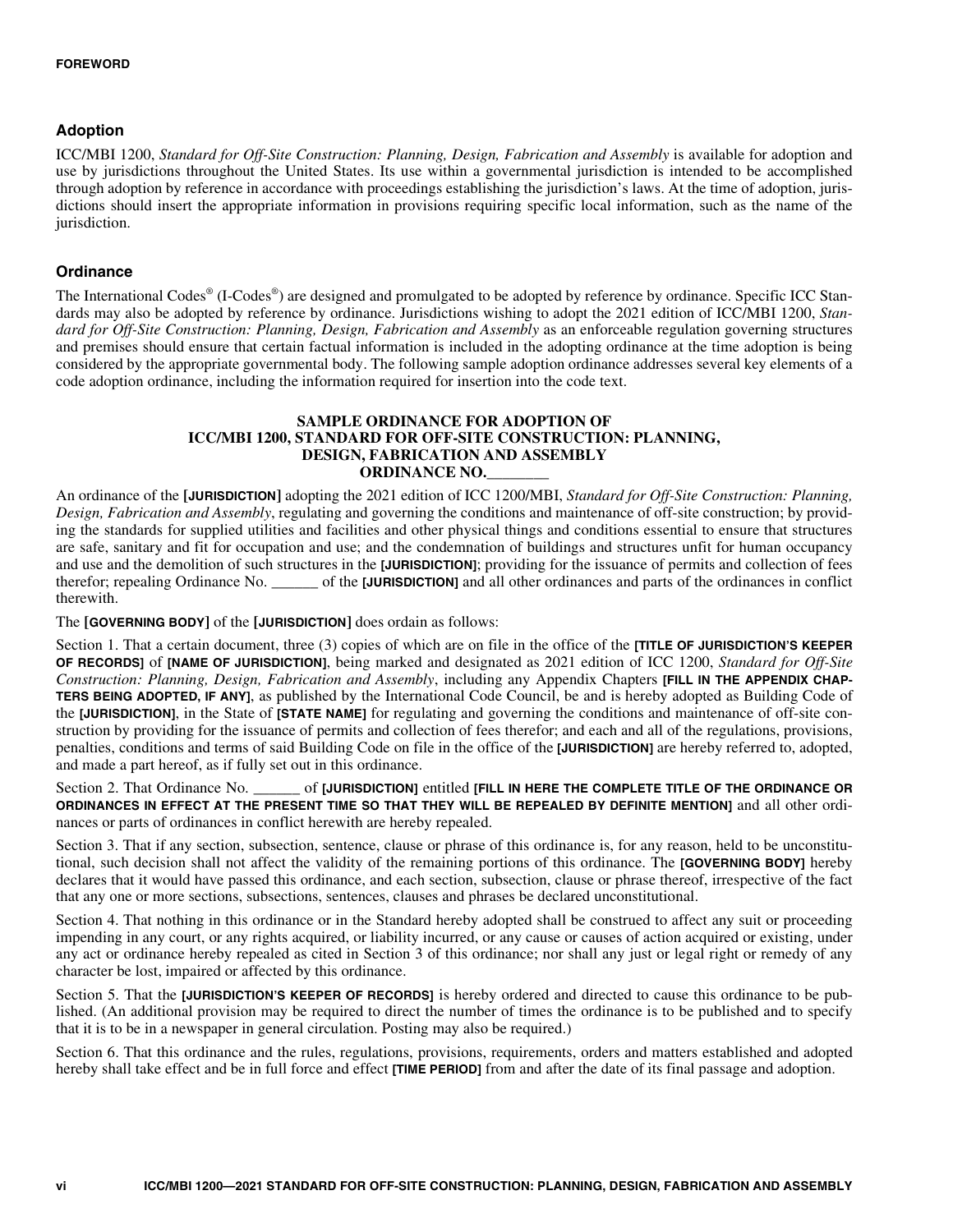#### **Interpretations**

Requests for Formal Interpretations on the provisions of ICC/MBI 1200—2021 should be addressed to: ICC, Central Regional Office, 4051 Flossmoor Road, Country Club Hills, IL 60478.

#### **Maintenance—Submittal of Proposals**

All ICC standards are periodically updated as required by ANSI. Proposals for revising this edition are welcome. Please visit the ICC website at www.iccsafe.org for the official "Call for Proposals" announcement. A proposal form and instructions can also be downloaded from www.iccsafe.org.

ICC, its members and those participating in the development of ICC/MBI 1200—2021 do not accept any liability resulting from compliance or noncompliance with the provisions of 1200—2021. ICC does not have the power or authority to police or enforce compliance with the contents of this standard. Only the governmental body that enacts this standard into law has such authority.

#### **International Code Council/Modular Building Institute Off-Site and Modular Construction Standard Consensus Committee (IS-OSMC)**

Consensus Committee Scope: The ICC/MBI Off-Site and Modular Construction Standard Consensus Committee (IS-OSMC) shall have primary responsibility for minimum requirements to safeguard the public health, safety and general welfare through requirements for off-site and modular construction.

This standard was processed and approved for submittal to ANSI by the ICC/MBI Off-Site and Modular Construction Standard Consensus Committee (IS-OSMC). Committee approval of the standard does not necessarily imply that all committee members voted for its approval.

Representatives on the Consensus Committee are classified in one of nine voting interest categories. The committee has been formed to achieve consensus as required by ANSI Essential Requirements. At the time it approved this standard, the IS-OSMC Consensus Committee consisted of the following members:

Manufacturer (a) - Builder (b) - Standards Promulgator/Testing Laboratory (c) - User (d) - Utility (e) - Consumer (f) - Public Segment (g) - Government Regulator (h) - Insurance (I)

**John Barrot, P.E., LEED AP [d]**, Arup, New York, NY

**Kenneth Bland, P.E. [c]**, American Wood Council, Leesburg, VA

**Jeffrey M. Brown, MCP [h]**, Virginia Dept of Housing and Community Development, Richmond, VA

**Vaughan Buckley [b]**, Vaughan Buckley Construction, Philadelphia, PA

**Jay K. Daniels [a]**, Sunbelt Modular, Phoenix, AZ

**Tom Hardiman, CAE [d]**, Modular Building Institute, Charlottesville, VA

**Christopher Jensen [c]**, Underwriters Laboratories LLC, Logan, UT

**Kelly Kelly [h]**, Texas Department of Licensing and Regulation, Austin, TX

**Ryan McIntosh [a]**, Silver Creek Industries, Perris, CA

**Nick Mosley [a]**, California Tiny House, Inc., Fresno, CA

**Jonathon Paradine [h]**, State of Michigan/Bureau of Construction Codes, Lansing, MI

**Dennis C. Pilarczyk, Jr., P.E., CWI [a]**, Nucor Corporation, Charlotte, NC

**Ralph Tavares, P.E. [d]**, R&S Tavares Associates, Inc., San Diego, CA

**David R. Tompos, P.E. [c]**, NTA Inc., Nappanee, IN

**Norman C. Wang, R.A. [h]**, Maryland Department of Labor, Baltimore, MD

Committee Secretary, **Karl Aittaniemi, P.E.**, Director of Standards, Codes and Standards Development, International Code Council, Country Club Hills, IL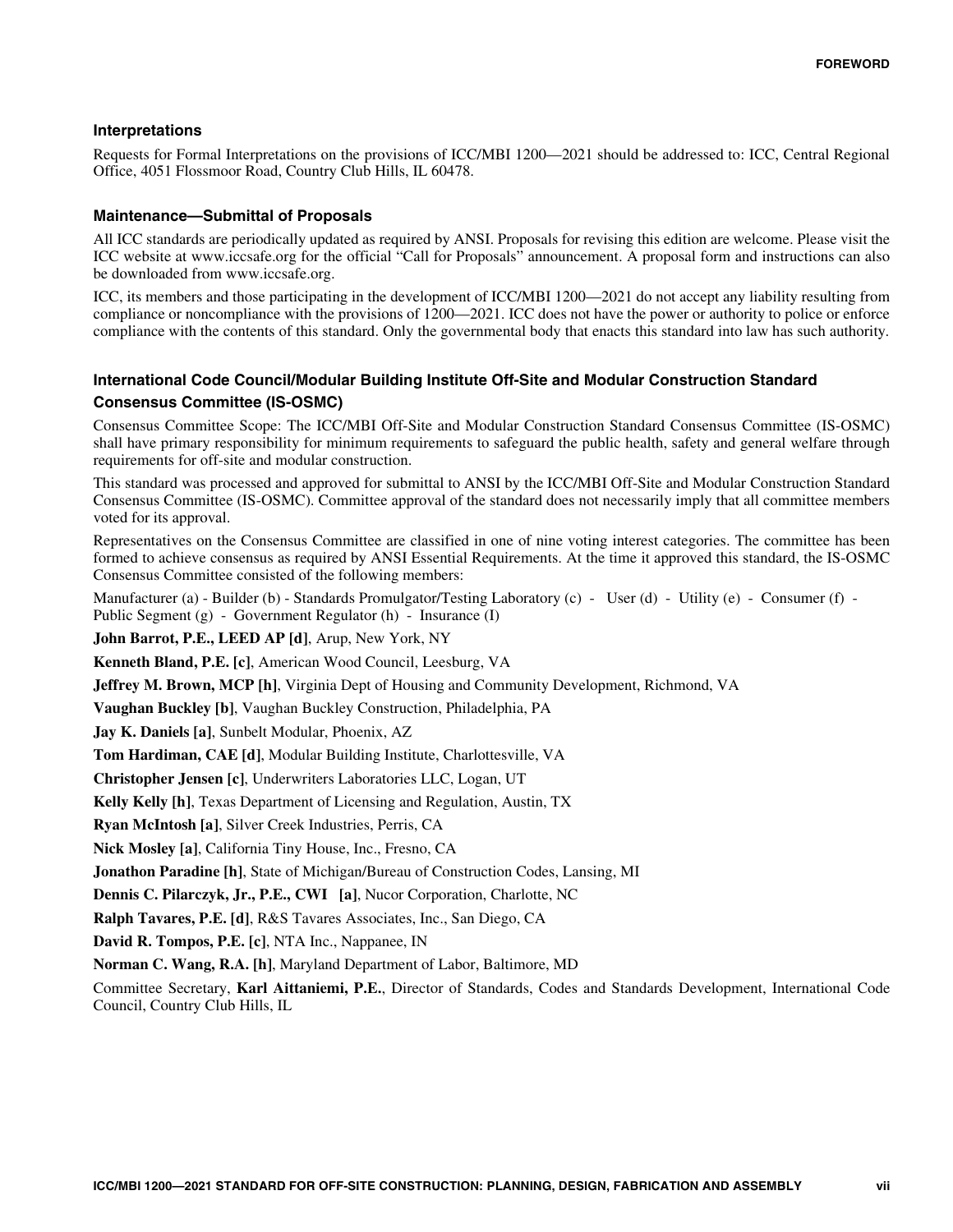#### **Voting Membership in Each Category**

| Category                                       | <b>Number</b> |
|------------------------------------------------|---------------|
| Manufacturer (a)                               |               |
| Builder (b)                                    |               |
| Standards Promulgator / Testing Laboratory (c) | 3             |
| User $(d)$                                     | 3             |
| Utility (e)                                    |               |
| Consumer (f)                                   |               |
| Public Segment (g)                             |               |
| Government Regulator (h)                       |               |
| Insurance $(I)$                                |               |
| <b>TOTAL</b>                                   | 15            |

#### **Interest Categories**

**Manufacturer:** Individuals assigned to the Manufacturer Interest category are those who represent the interests of an entity, including an association of such entities, that produces an assembly or system subject to the provisions within the committee scope.

**Builder:** Individuals assigned to the Builder Interest category are those who represent the interests of an entity, including an association of such entities, that builds, installs or maintains an assembly or system subject to the provisions within the committee scope.

**Standards Promulgator/Testing Laboratory:** Individuals assigned to the Standards Promulgator/Testing Laboratory Interest category are those who represent the interests of an entity, including an association of such entities, that provides independent standards promulgation or laboratory testing of an assembly or system subject to the provisions within the committee scope.

**User:** Individuals assigned to the User Interest category are those who represent the interests of an entity, including an association of such entities, which is subject to the provisions or voluntarily utilize the provisions within the committee scope, including designers, architects, consultants and building owners.

**Utility:** Individuals assigned to the Utility category are those who represent the interests of an entity, including an association of such entities, which supplies power or water or accepts wastewater from an assembly or system subject to the provisions within the committee scope.

**Consumer:** Individuals assigned to the Consumer Interest category are those who represent the interests of an entity, including an association of such entities, that represent the ultimate purchaser of the assembly or system subject to the provisions within the committee scope.

**Public Segment:** Individuals assigned to the Public Segment Interest category are those who represent the interests of an entity, including an association of such entities that represent a particular group of the public, that benefits from the assembly or system subject to the provisions within the committee scope.

**Government Regulator:** Individuals assigned to the Government Regulator Interest category are those who represent the interests of an entity, including an association of such entities, representing the entities that promulgate or enforce the provisions within the committee scope.

**Insurance:** Individuals assigned to the Insurance Interest category are those who represent the interests of an entity, including an association of such entities, that insure subject to the provisions or voluntarily utilize the provisions within the committee scope, including insurance-related inspection agencies.